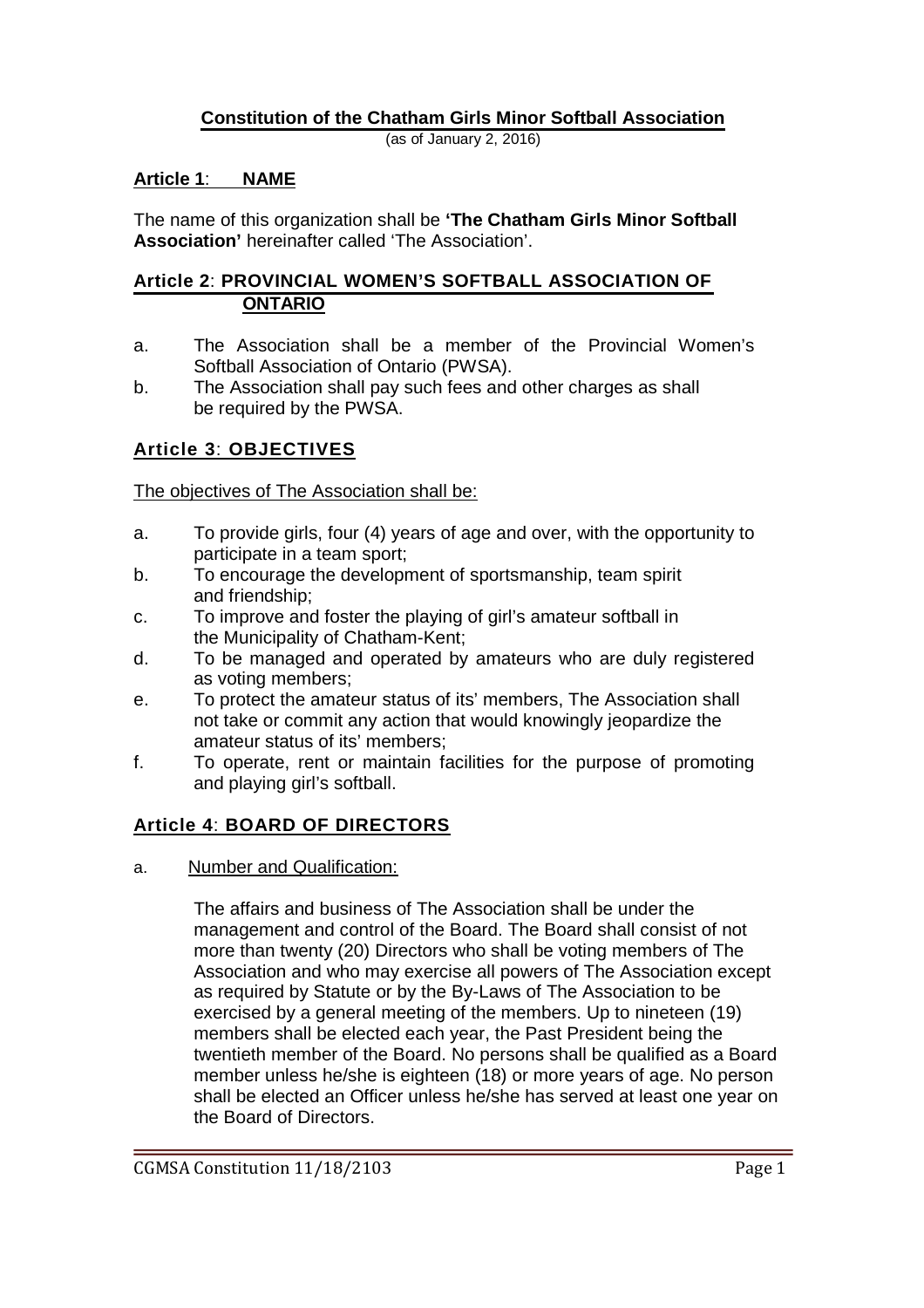The executive positions of the association shall be for a 3 year term and will be voted on at the association's annual meeting. If a vote for any position is required, a vote by ballot will be conducted. Two individuals will be appointed to collect and count the votes. Once the vote has been completed the ballots will be destroyed. There will be no limited to the number of years any individual can hold any executive positions within the association

#### b. Powers:

- i. The Directors of The Association shall constitute 'The Committee of Management' of The Association.
- ii. The Directors may, from time to time, make By-Laws or Regulations not contrary to Law or any provision of The Letters Patent, Supplementary Letters Patent, if any, of The Companies Act, and, from time to time, amend, vary or repeal the same, respecting:

#### c. Structure and Replacement:

i. At each annual meeting, the voting membership will elect up to nineteen (19) Directors. These Directors shall have a term of one (1) year and will, from their members, elect the following four (4) Executive:

- **President**
- Vice-President
- Treasurer
- Secretary
- The Past President shall automatically become a Director and the fifth (5<sup>th</sup>) member of the Executive.

The Directors at the first meeting shall elect the Executive after the annual election of the Board of Directors. The Executive from the past year shall remain in office whether re-elected to the new Board or not, until the first Board meeting after the annual election. Nominations for the Board of Directors and the Executive shall be received from the floor.

- ii. Committees The Board of Directors shall be delegated to chair various Association committees.
- iii. Quorum A simple majority of Directors shall constitute a quorum, but, if upon calling of any meeting, a quorum shall not attend; such meeting may be adjourned from time to time until a quorum shall be present**.**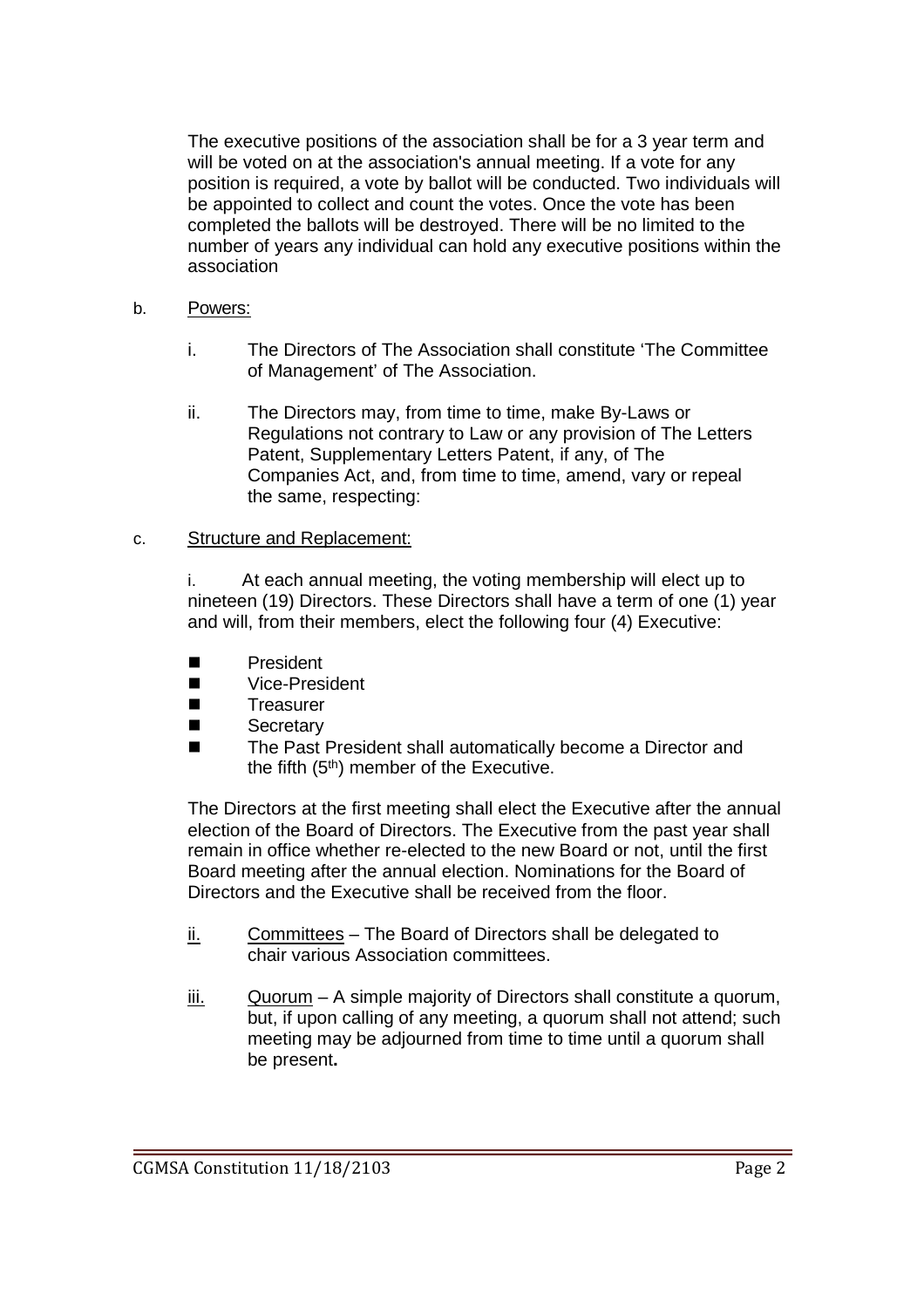iv. Voting - All questions arising at any meeting of the Board shall be determined by majority vote and in case of an equality of votes, the Chair shall have a casting vote in addition to his/her original vote

Removal of Directors – The Board, by written notice, may terminate any membership including any Director by a majority vote of the annual meeting, if such member has been found guilty of:

- a. Having failed to abide by the rules and regulations of The Association;
- b. Conduct injurious to The Association or the sport of softball;
- c. Becoming an undesirable member.
- vi. Vacancies The office of Director shall ipso facto be vacated if:
	- a. He/she ceases to be a member of The Association;
	- b. By written notice to The Association he/she resigned their office.

Any vacancy on the Board, for any reason, may be filled by the Board of Directors from the voting members and the person selected to fill such vacancy shall hold office for the balance of the term of office of the vacating Director, provided however, that nothing herein contained shall prevent the members of The Association from filling any such vacancy at any annual or special meeting of members.

vii. Meetings – The Board of Directors may hold its meetings at such place and time as the Directors may determine.

A meeting may be called at any time by the President and shall be called by the Secretary at any time upon the requisition of four or more Directors.

- viii. Notice the Secretary shall give Notice of the time and place of each meeting of the Board to each Director personally, by email or by mail addressed to such Director at his/her place of notification to him/her personally at least two days before such meeting.
- ix. Remuneration of Directors The Directors shall receive no remuneration for acting as such.
- x. Security Checks All volunteers of the CGMSA shall submit to the Executive a current Police Criminal Records check from the Chatham Kent Police Service. The cost of this search to be reimbursed by the CGMSA. These Records check must be completed every 3 years, with the current record held by the CGMSA.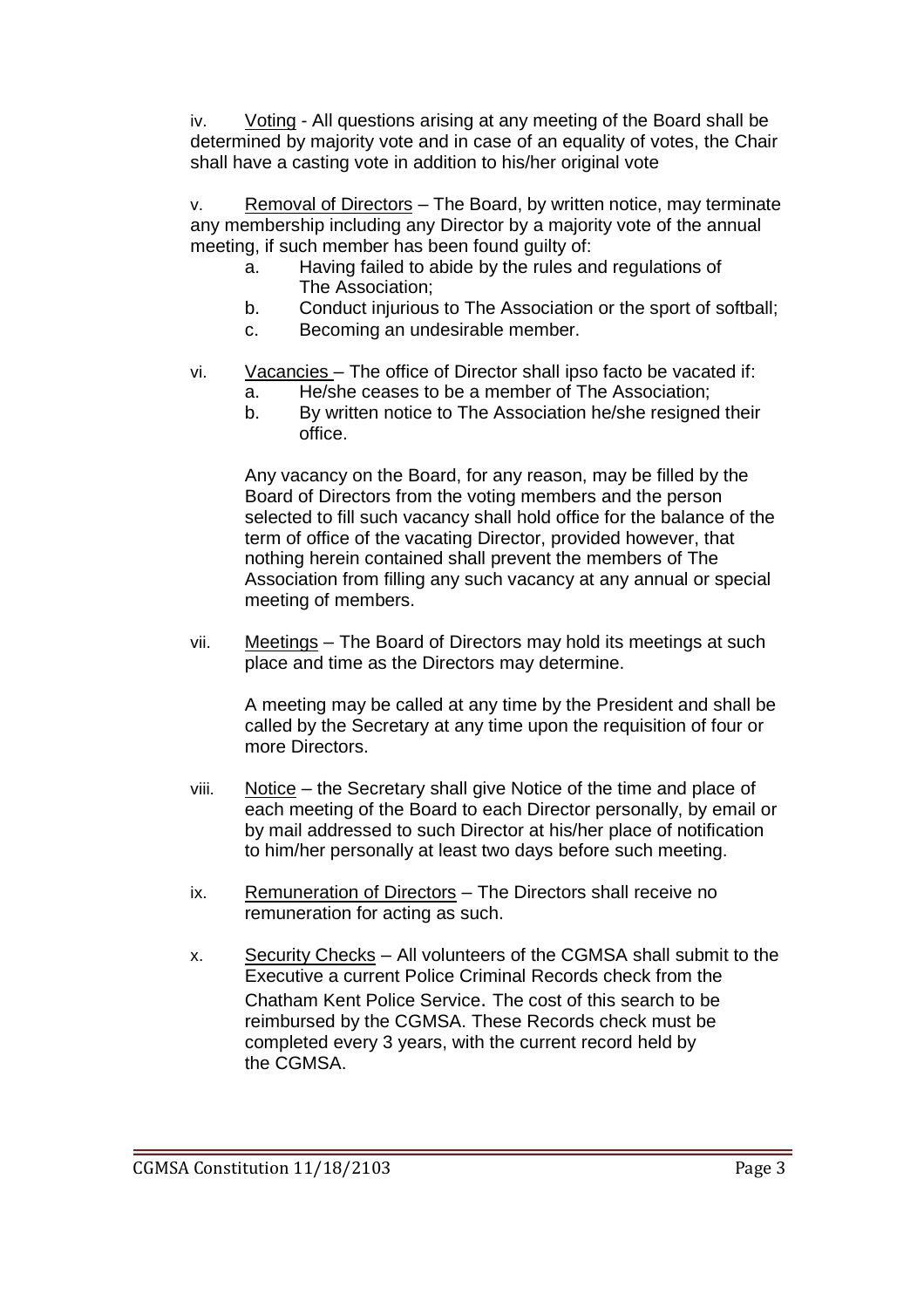# **Article 5: OFFICERS**

The officers of The Association shall be President, Vice-President, Secretary and Treasurer and shall be elected by the Board of Directors.

All officers shall be voting members of The Association and shall be chosen annually.

The Board may appoint from time to time such other officers as it may deem advisable and such other officers and agents shall continue in office during such time as the Board may prescribe and shall do such acts and perform such duties as the Board shall delegate.

- $a.$  Delegation of Duties In the case of the absence or inability to act of any officer or agent of The Association appointed by the Board, the powers of such officer or agent may be delegated by the Board to any other qualified person for the time being.
- b. President The President shall be the Chief Executive Officer of The Association and shall chair all meetings of the Board and of the members.
- c. Vice-President The Vice-President shall, in the absence or inability or refusal to act of the President, have all powers and perform all the duties of the President.

He/she shall also have such powers and perform such duties as may from time to time be delegated to him/her by the Board.

d. Secretary – The Secretary shall have the custody of the seal of The Association and of all books, records, and papers thereof, and shall keep same as required by the Board.

He/she shall also give requisite notice of meetings of Directors and of members when directed to do so and record the proceedings of all such meetings.

He/she shall also perform such duties as required by By-Laws or by Statutes or as may be delegated to him/her by the Board. The Secretary shall also respond to all correspondence as directed by the Board.

e. Treasurer – The Treasurer shall have charge of the funds and securities of The Association and shall keep proper books of accounts of all receipts and disbursements and transactions of The Association and at reasonable times exhibit his/her books, records, and accounts to any Director on request.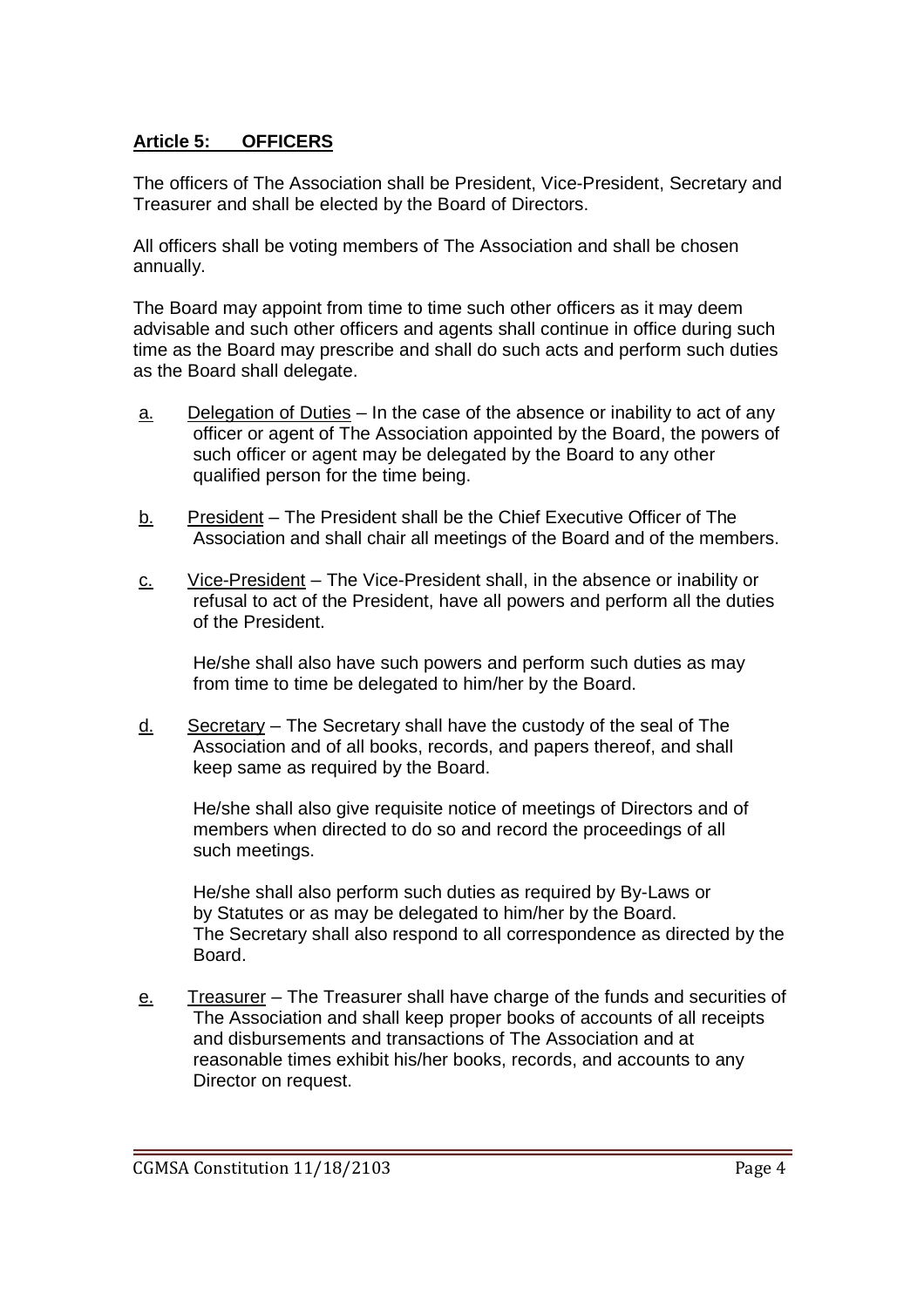He/she shall also render an account of all receipts, disbursements and transactions of The Association in his/her department at each annual meeting of members and more often if so directed by the Board.

He/she shall also perform such duties as may be required by By-Law or by Statutes or as may be delegated to him/her by the Board.

The Treasurer may delegate duties to such committees as approved by the Board.

## **Article 6: ANNUAL MEETING**

- a. The annual meeting of members of The Association shall be held no later than the third Thursday of November in each year at such place and time as the Board may direct from time to time.
- b. Special Meetings A special meeting of the members of The Association may be held at such place as the President and Secretary of The Association may designate in the notice of such meetings upon the call of the President or by order of the Board and it shall be the duty of the Secretary to call such meeting upon requisition made in writing and signed by at least ten (10) percent of the voting members of The Association.
- c. Voting Membership each Association membership constitutes one (1) vote.

In the case of more than one child under the age of 18 years of age of the same family with an association membership, only one vote will be delegated to one (1) parent or guardian of said person(s) at the annual registration and kept in Association files.

In the event a player attains the age of 18 years during the softball season, that player would replace the parent or guardian stipulated at the annual registration. Proxy votes are not permitted.

- d. Quorum At all meetings of the members of The Association, a quorum shall consist of a number equaling or exceeding a simple majority of the Directors of The Association in good standing appearing in person. No business shall be transacted at the meeting unless a quorum is present.
- e. Membership Classes The classes of membership, eligibility and privileges shall be as follows:
	- **i.** Individual Any person, if accepted by the Board of Directors. This classification pertains to Directors and CGMSA officials.
	- **ii.** Active Includes all members having paid the annual registration fee.
	- **iii. Special** Includes parents or guardians of players legally under the age and who are delegated at the annual registration as being the voting representative of such minor.